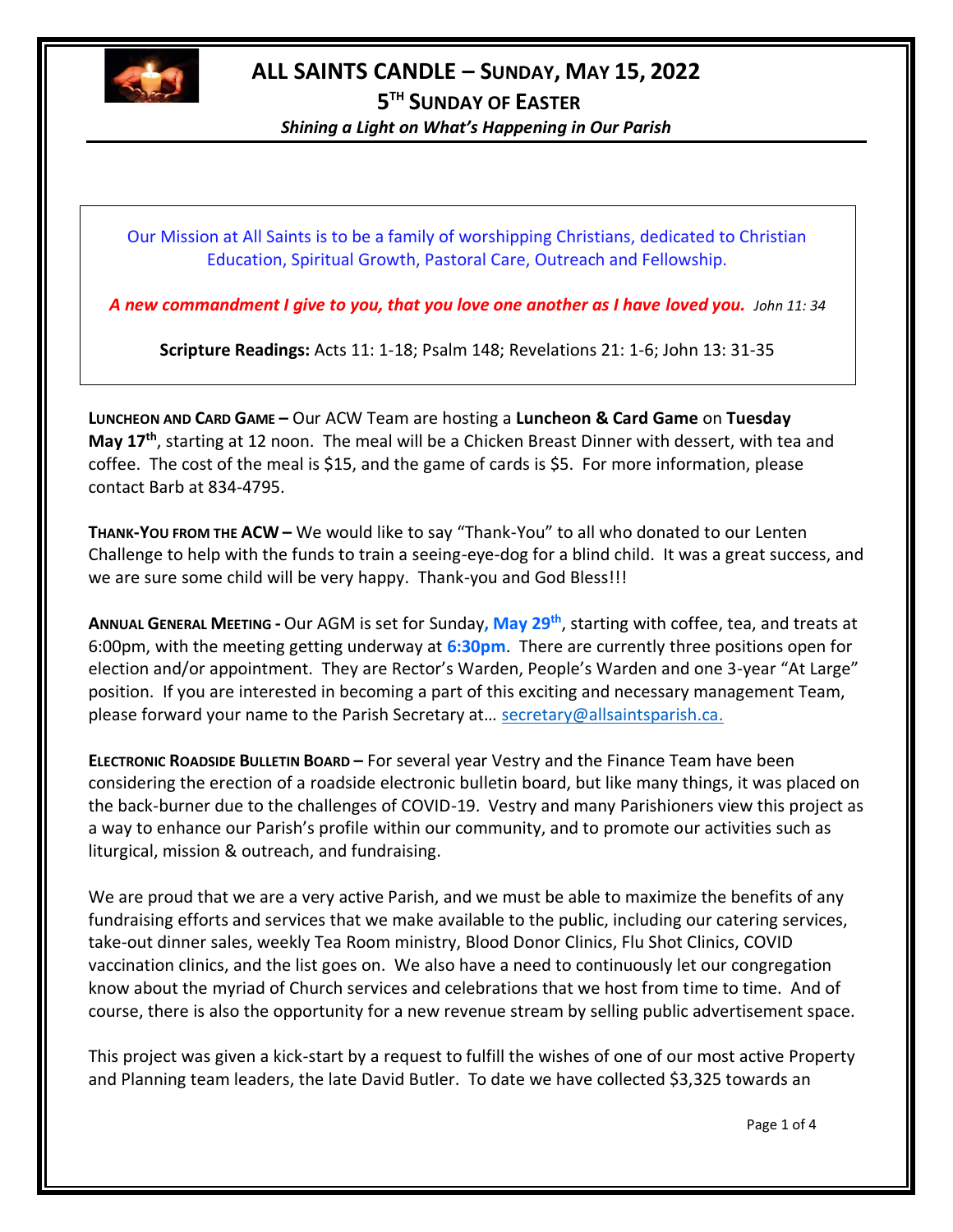'expected target' of \$15,000 to \$20,000 (price to be finalized over the coming weeks.). We welcome your generous support, and we will begin providing weekly donation updates in *The Candle*.

**SUNDAY SCHOOL EVERY SUNDAY -** We are extremely pleased with the growing participation in our children's Sunday School Program. Each Sunday morning children of all ages get invited into our Chapel for Sunday school activities while parents, grandparents and friends continue to celebrate the morning Eucharist. What a wonderful way for families to worship together.

**HOLY BAPTISM – 2 ND SUNDAY OF EVERY MONTH –** We are happy to announce that **effective June 12th**, Holy Baptism will commence as a part of our regular Sunday morning service. This is a great opportunity to welcome new families into our Parish as we 'Pass the Light' to these young children.

> The *Alongsiders* are part of the outreach ministry at All Saints Parish CBS. *Alongsiders* are those of us who cannot attend church because of sickness, immobility, or age and still want to be a part of our worship. *Alongsiders* pray alongside of us at home while the rest of us pray

together in Church. They are the wider community of prayers whom we do not see in Church each Sunday. Together we are faithful and powerful in prayer. A set of prayers for each week of the month are distributed to the *Alongsiders* at the beginning of each month, and a digital copy is available from our website by [clicking here.](http://allsaintsparish.ca/community-organizations#Alongsinders) If you know of anyone who would like to become an *Alongsider*, please do not hesitate to contact the Parish Office at 834-4501.

**MEN'S FELLOWSHIP GROUP HAS RE-STARTED -** We are delighted to announce that our Men's Fellowship Group has returned and is welcoming new members. If you have any questions or would like join us, please contact Percy Greenslade at 682-1180

**PWRDF - UKRAINE EFFORT –** Ever since the war in Ukraine began on February 24, over five million Ukrainians have been forced to flee their country for safety. You can help PWRDF to support Ukrainians with your donations, either by dropping it in our collection plate or

alongsiders

our secure dropbox, or by eTransfer to [donations@allsaintsparish.ca.](mailto:donations@allsaintsparish.ca) Please be sure to indicate to us that it is for Ukraine.

**CONSIDER JOINING ONE OF OUR MINISTERIAL TEAMS –** We have witnessed many changes in our Church over the past three years, but it's now time re-establish our Teams to start operating within our "new normal". Each Team provides an opportunity for fun and fellowship, so we invite you to become a member of one of these wonderful Ministerial Teams: *Altar Guild, Eucharist Assistant, Funeral Reception, Lectern Reader, Liturgical Planner, Offertory Counter, Server (must be confirmed), Sides Person, Greeter, and many more.* Simply call our Office at 834-4501 or email us at [office@allsaintsparish.ca.](mailto:office@allsaintsparish.ca) You may also visit our website at [allsaintsparish.ca](/Users/ralphfagan/Library/Containers/com.microsoft.Word/Data/Library/Preferences/AutoRecovery/allsaintsparish.ca) to complete our [online](http://allsaintsparish.ca/covid-pre-registration-form_2)  [form,](http://allsaintsparish.ca/covid-pre-registration-form_2) or download the form for printing and completion, which you can then drop in a collection plate or at the Parish Office.





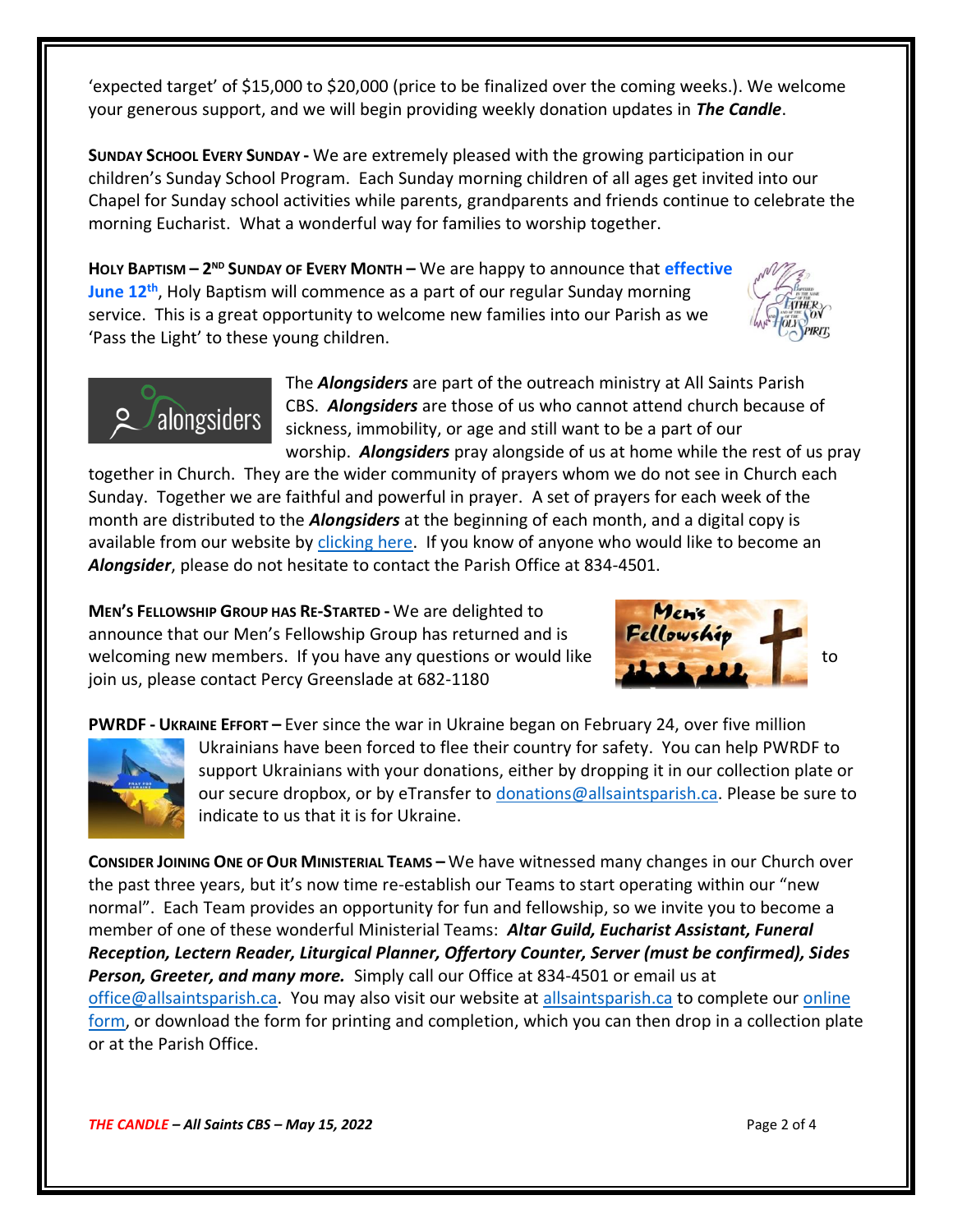**PARISH HALL IS NOW AVAILABLE FOR ALL RENTALS –** We are delighted that our Parish Hall is now available for all types of rentals: Baby Showers, Bridal Showers, Weddings, Business Meetings, and any other organizations needing a place to meet. Please pass this on to family, friends, or any organization that you feel could use our facilities. To place your booking, please call our Office at 834-4501, or via email at office@allsaintsparish.ca

**ALL SAINTS TEA ROOM –** We invite you to join us each Wednesday at noon for some great food, fun, and fellowship. If you have any questions, please contact Enid Haines at 682-9367, or Aura at 682-3775.

**JOIN OUR LIVE STREAMING TEAM -** If you feel you could help us with this *very rewarding ministry*, we would love to have you on our Team. It is not as complicated as one might think, so please do not feel intimidated. If you are able to assist, please contact the Communications Team via email at: [communications@allsaintsparish.ca](mailto:communications@allsaintsparish.ca?subject=Live%20Streaming%20Team) 



**DO WE HAVE YOUR EMAIL ADDRESS? -** If we do not already have your email address on file, and you would like to receive our regular weekly bulletins and information updates, please email it to [communications@allsaintsparish.ca,](mailto:communications@allsaintsparish.ca?subject=eMail%20Address%20Update) or simply [click here](http://allsaintsparish.ca/email_updates) to complete our online email registration form.

**SPONSORING 'THE CANDLE' -** We invite you to sponsor our weekly bulletin, **'***THE CANDLE***'**, and have it dedicated in memory of a loved one. Your personal tribute will be prominently posted on the Bible graphic located at the top of the front page, and your kind donation of \$25 would be greatly appreciated.



Additionally, you can honor a loved one by posting your favourite picture, along with a memorial verse, and your kind donation of \$50 for this full-page tribute is greatly appreciated. A paper copy of '*THE CANDLE*' is distributed at all Sunday services, and a digital copy is permanently archived on our Parish website at [allsaintsparish.ca](http://allsaintsparish.ca/thecandle.html)

**CHURCH OFFERTORY -** Our secure drop-slot, located at the top of the stairs, is always available, and



checked daily. For your convenience, you can also e-Transfer your offering to [donations@allsaintsparish.ca.](mailto:donations@allsaintsparish.ca) And of course, we always encourage you to consider signing up for our eGivings program which automatically deposits your offering at whatever interval you choose: weekly, bi-weekly, or monthly. Simply [click here](http://allsaintsparish.ca/egiving-online-information-form) to register, or go to our website and follow the eGiving notes. If you have [any](https://wfsites-to.websitecreatorprotool.com/870a5dd5.com/Admin/%7BSK_NODEID__22939341__SK%7D) questions, please email your Finance Team at

[finance@allsaintsparish.ca,](mailto:finance@allsaintsparish.ca) or call our Office at 834-4501.

**GOSPEL CONCERT** - St. Lawrence in Portugal Cove are hosting a Gospel Concert featuring Jacob's Passage on May 15, starting at 7:00pm. The cost is \$10 per person at the door, with complimentary refreshments served at the intermission. Please come and bring a friend!!

**TOPSAIL UNTIED CHURCH MEN'S CLUB FLIPPER DINNER** - Topsail United Church Men's Club will be holding a takeout Flipper Dinner on Monday May 16. Pick up will be from 4:30pm until 6:00pm. Tickets are \$25 and must be paid for in advance. No sales at the door. To Purchase please call the Church Office between 9:00 to 12:00, Monday-Friday at 834-4567

*THE CANDLE – All Saints CBS – May 15, 2022* Page 3 of 4